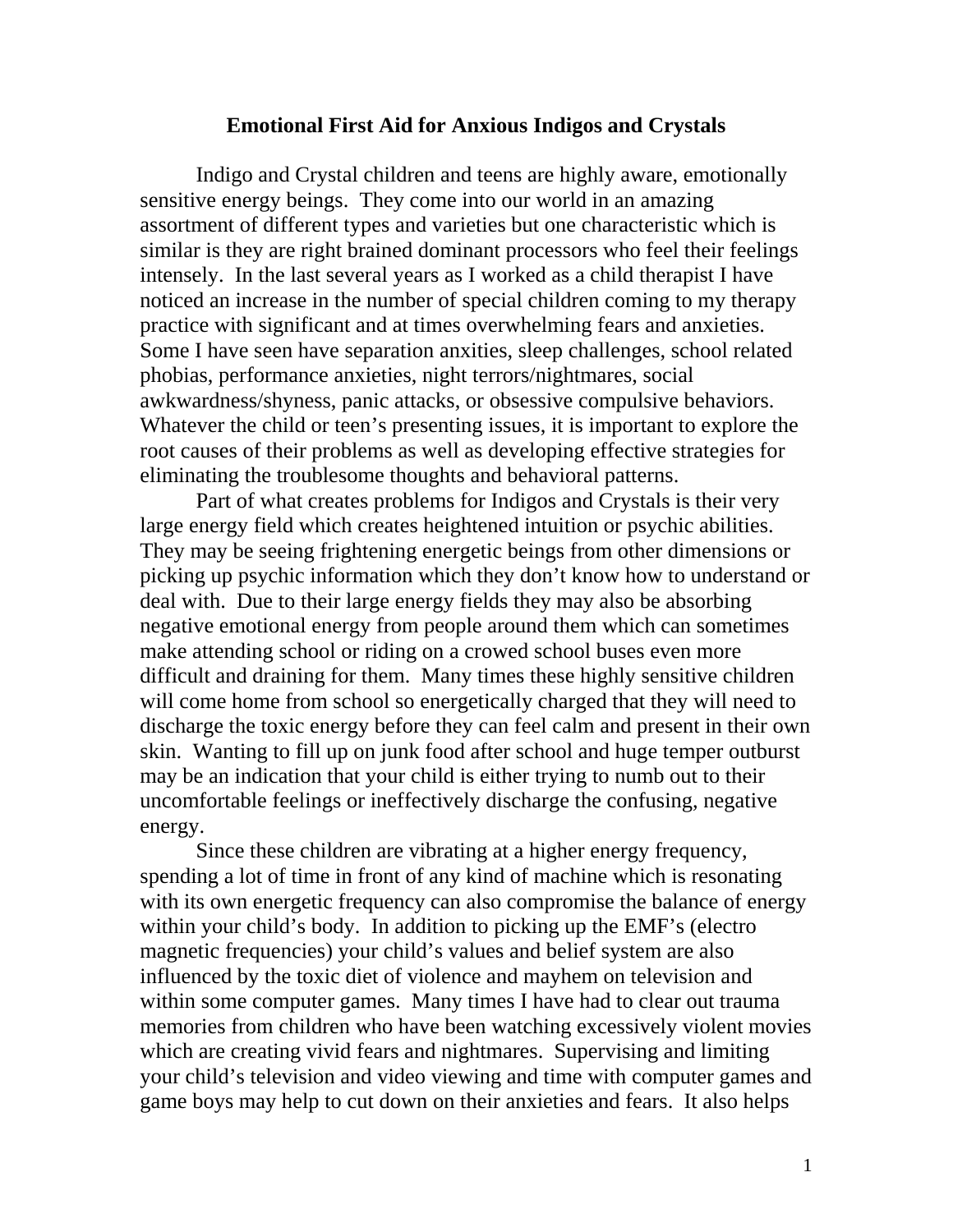prevent children from numbing out to their anxious feelings by mindless TV and computer preoccupations.

 Another factor which appears to contribute to children's anxious or fearful behaviors is hidden food or chemical sensitivities. As a young child my son became very irritable and anxious after ingesting peanuts or red food coloring. My daughter had a different reaction to some foods such as dairy and chocolate which affected her behavior by making her very uncooperative and prone to temper outburst. In my therapy practice have seen children whose anxious behaviors completely disappeard after changing their diet and eliminating the problem foods or chemicals from the environment. Many children's food and/or chemical sensitivities are never discovered leaving many parents to struggle with confusing behavioral or health related issues for their highly sensitive children.

 Indigos and Crystals who experience trauma can also become overloaded with intense feelings and memories which may become stuck on the right side of the brain. When something traumatic happens to anyone the memories are stored on the right side of the brain as a chunk of information which still needs to be processed and restored rather than as bits of information which are collected when we think of something more positive. If the child is not able to process and work through the traumatic experience with their whole brain, it remains stuck on the right side of the brain waiting to be retriggered and experienced again and again. Without an experience which helps the left brain to help process the traumatic event rationally and to place it securely within the past, the child can feel overwhelmed by flashbacks and intense feelings which they are not able to release.

Many children will try to suppress trauma memories instead of processing them because they are so frightened of them. They erroneously believe that if they don't think or talk about the event, their bad feelings will go away. Unfortunately their childish minds often take on irrational beliefs which can cause further problems and anxieties which leads to more negative coping strategies. If your child has experienced something traumatic and has had a significant change in personality or behavioral patterns which have lasted more than 6 weeks, it may be wise to seek out a child therapist who is trained to use techniques such as EMDR (Eye Movement Desensitization & Reprocessing), one of may Energy Psychology Techniques or Play Therapy.

 As parents of the new generation of sensitive energy beings we need to function as detectives searching for root causes of their energy disturbances. No longer can we ignore our children's subtle energy imbalances or expect that traditional medicine can fix their problems by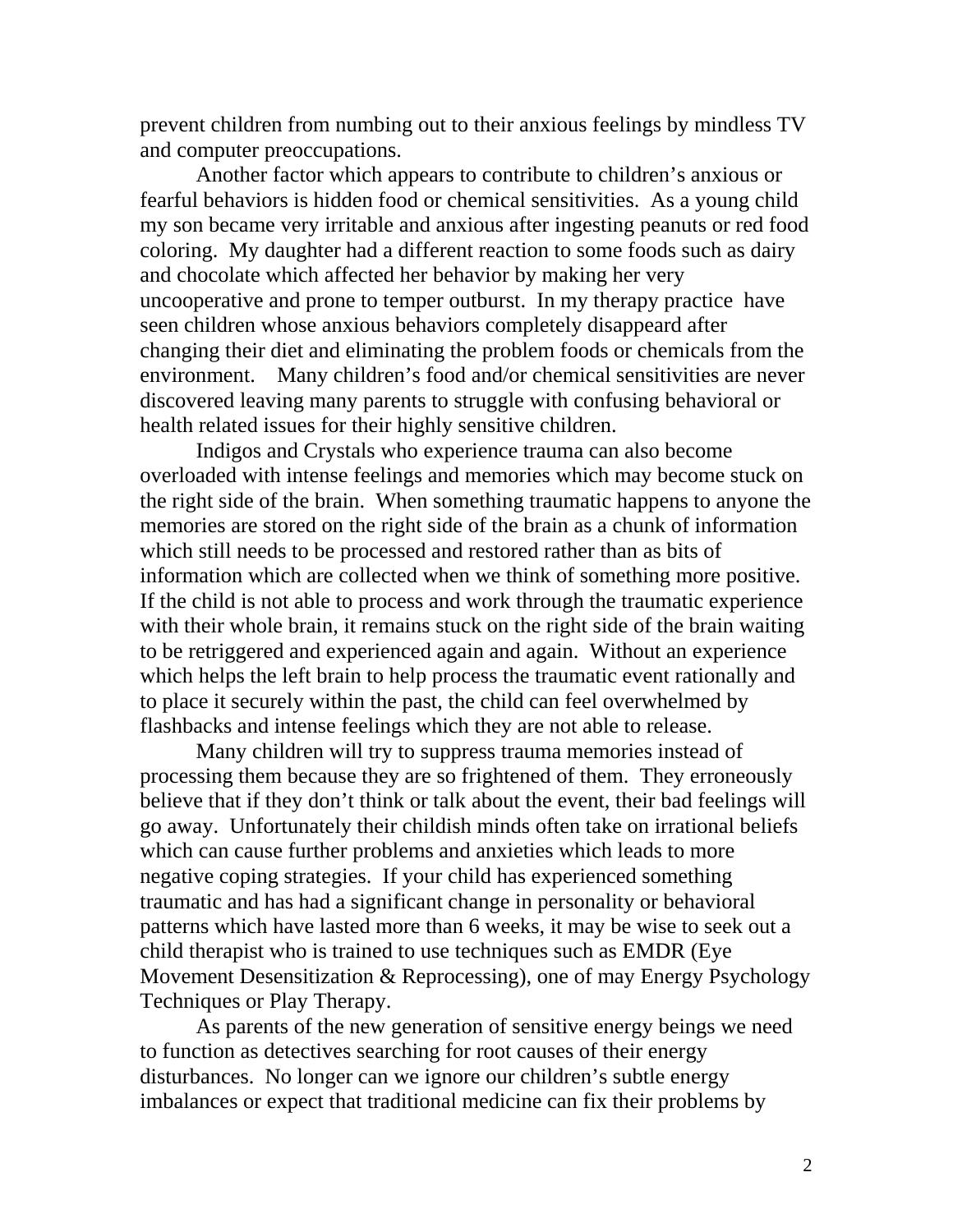swallowing a pill. Parents also need to be mindful of their own emotional states which can be mirrored back to them through their children's behaviors.

# **Emotional First Aid for Anxious Indigos and Crystals**

If your child is upset, check your own energy! When you are energetically scrambled or stressed, they will be too. Take some time to calm or relax yourself and notice how this affects their energy. Hint: Do a **Hook Up** whenever you find yourself getting stressed or upset at your child. You will find your child will calm down much quicker and you will feel better too!

# **Hook Up**

1) Cross your feet at your ankles

2) Hold your arms straight out in front of you with back of hands facing each other, thumbs down

3) Cross one hand over the other & place palms together & clasp fingers.

4) Bend elbows and fold hands in and up until they are resting comfortably on your chest. 5) take a big breath in while placing the tip of the tongue against the top of the palate

behind the front teeth.

6) When you exhale, relax the tongue in the mouth.

7) Hold this position until you notice a calming sensation inside. (It can take a minute or two).

8) Relax and uncross hands and feet.

9) Touch the finger tips of one hand against the finger tips of the other and notice the energy where they meet. Hold for at least 30 seconds. (The energy may feel hot, tingly or like it is vibrating, humming or throbbing)

10) When your child asks you what you are doing, tell him/her that it is a way to calm down. Ask them if they would like to join you!

### **Tip Two:**

This technique usually will help a child relax and calm down when they are upset, scared or about to have a temper meltdown.

### **Taming the Dinosaur**

1) Rub your hands together quickly to collect energy in your hands.

2) Take both of your hands and place close to your child's head near each of his ears. Without touching the child's body, sweep around his ears &down the side of his head, neck, shoulders and arms and off his hands. Your hands are working like a magnet to pull down and release over – energy from your child's body.

3 This motion probably needs to be repeated 3 to 5 times until the child visibly calms down.

4) Some gentle words which recognize his upset and let him know that it is ok to have what ever feelings he has, may be helpful for the child.

5) Parents can also do this to themselves to help relax and calm their own over-energy!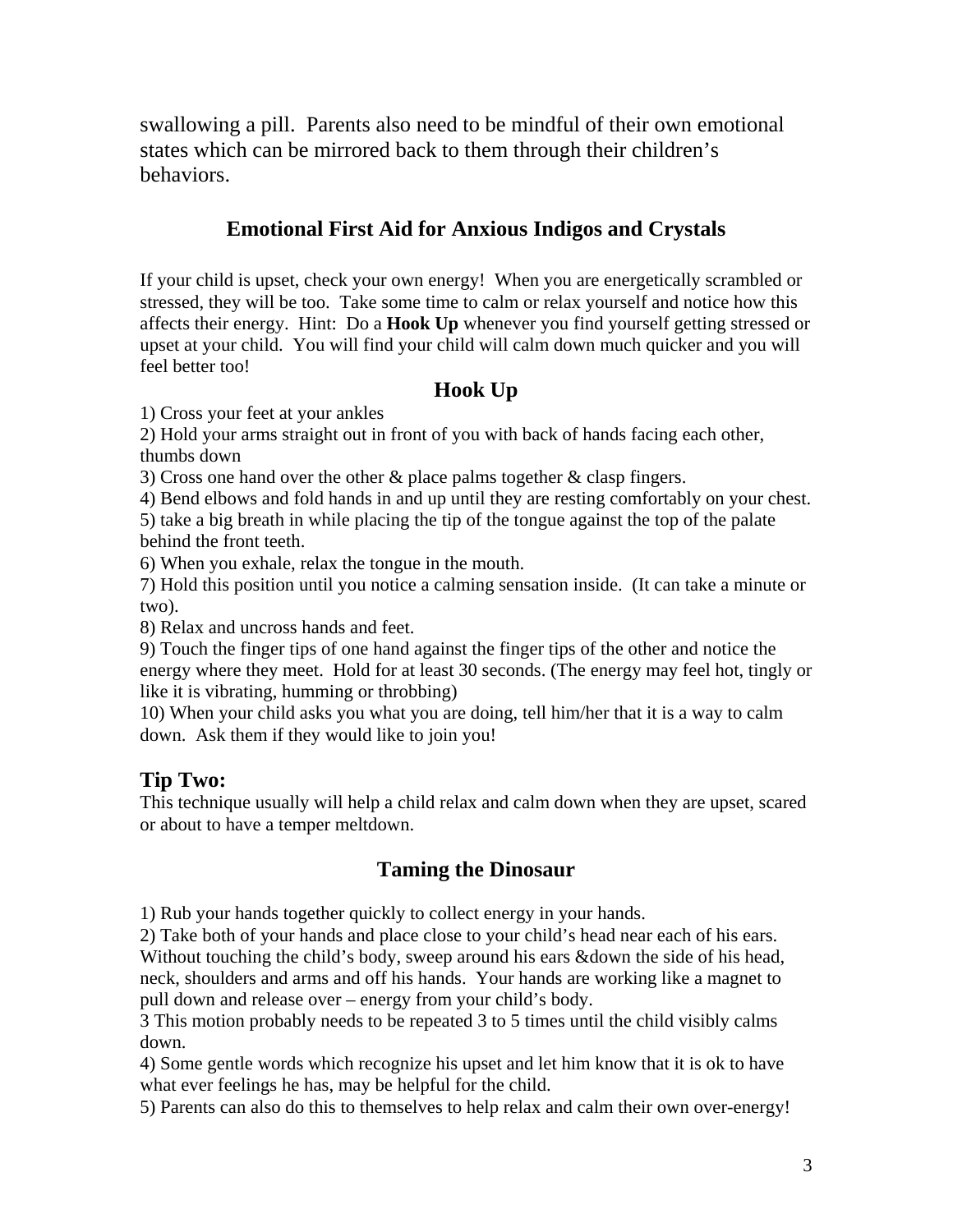Simply take one hand at a time, cross over to the opposite side of your head and sweep down your neck, arms and off of the fingers. Remember to take some slow deep breaths as you release your over - energy.

#### **Tip Three:**

Sedating Triple Warmer is another powerful way of calming down a child's over energy. If this procedure is done once or twice a day for three to four weeks, you literally can reset a child's nervous system into a calmer mode.

### **Sedating Triple Warmer**

1) While the child is calm and sitting or lying down in a relaxed position, hold the front of her knee and the back of her elbow on the same side of the body. You may feel the energy tingling as it moves down the leg to the ground. Is your child able to feel the energy moving too?

2) When the 1st side feels like it is finished (it could be 5 minutes or more), switch to the opposite elbow and knee and repeat the same procedure

3) Next move so you can hold the child's little indentation on the outside of the baby toe with one of your index fingers. Using your other index finger hold the spot where the child's  $4<sup>th</sup>$  and  $5<sup>th</sup>$  fingers join the hand (right where the V is located). You can hold these points about the same amount of time as the elbow and knee points. This is repeated on both sides until all four points are finished.

Hint: This is a relaxing activity to do as your child is going to sleep. It really can help them fall asleep faster plus reprogram their nervous system at the same time.

### **Tip Four:**

Have the child use the karate chop with an affirmation to help shift her out of a negative or uncooperative state. Energetically this is known as being psychologically reversed. When anyone's energy is reversed we literally will do the opposite of what would help us or we make choices which sabotage our best interest.

# **Karate Chop with Affirmation**

1) If the child will cooperate, have them tap the outside part of the hand against the outstretched palm of the opposite hand in a (gentle) karate chop motion. While tapping, have the child say some version of the following:

a) "Even though I am feeling upset right now, I am a super kid!"

b) "I like myself  $&$  I'm ok even though I have this

problem." (anger, sadness, fear, upset, etc.)

 c) "Even though I am feeling like a bad kid right now, I love & totally accept myself!"

2) Repeat the tapping and affirmation out loud three times pausing to take a deep breath in between each affirmation and tapping sequence.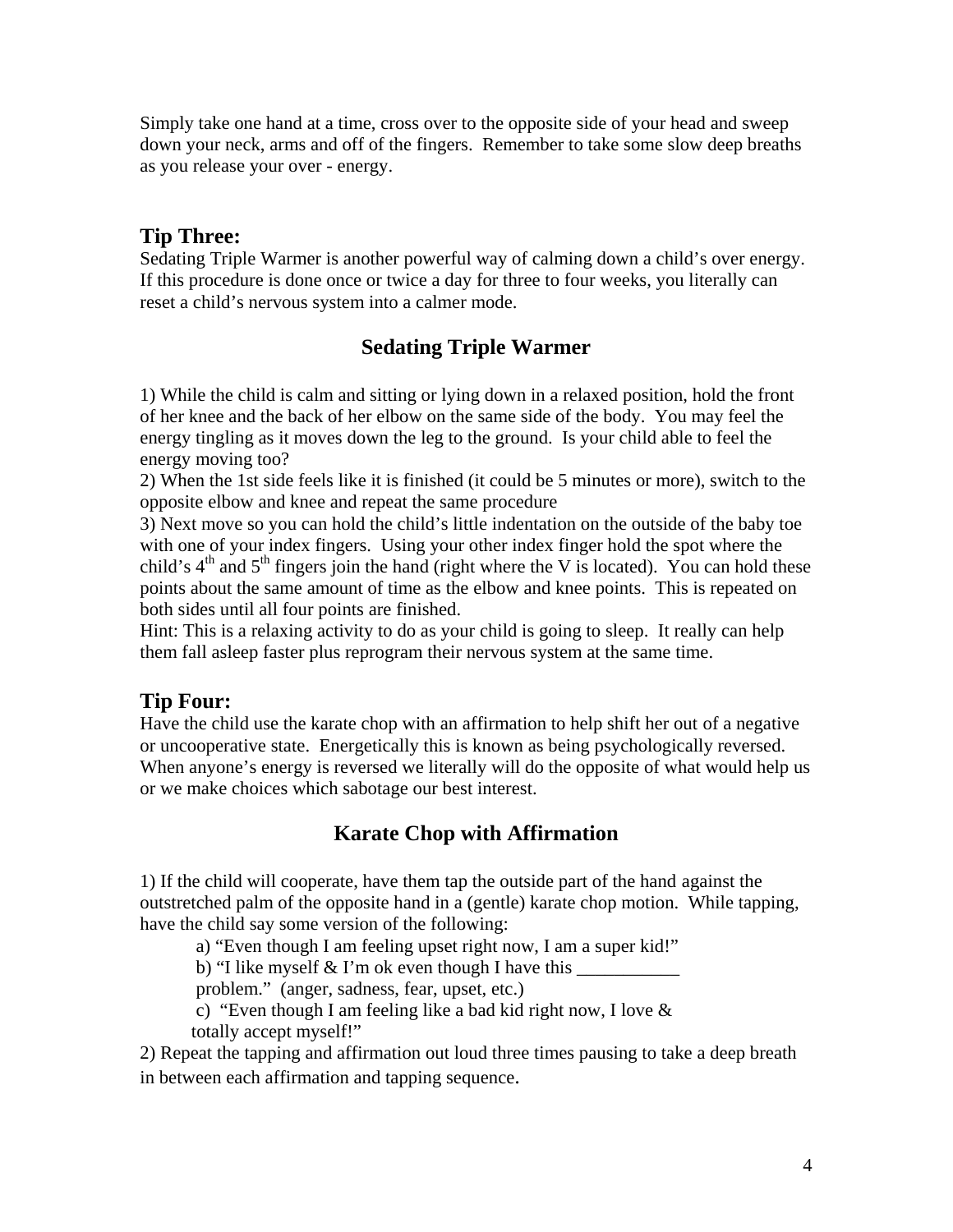3) If the child has trouble saying the affirmation and doing the tapping, do it for them on your own body. Set your intentions for their highest good.

# **Tip Five:**

Have your child think of a place where he feels calm, peaceful and relaxed. This safe place can be real or an imaginary place. (Check to make sure there are no negative memories associated with it.) When you first talk about the safe place, it helps if the child is relaxed and in a positive state of mind.

# **Safe Place with a Butterfly Hug**

1) Have your child describe a peaceful, calm place in as much detail as possible. (Sometimes I have the child draw their safe place.)

2) Is this calm, peaceful place inside a building or outside in nature?

3) While they are picturing this special place, taking some slow deep breaths and feeling the calm, relaxed feelings inside their body, have them cross their arms over their chest and lightly tap their finger tips on their upper chest until they feel totally calm and relaxed. This gentle tapping process is called a Butterfly Hug.

4) Whenever they are feeling agitated or upset, remind them of their special peaceful place. Have them picture the safe place in their heads and then do a Butterfly Hug to feel better! Some children like to draw their Safe Place.

# **Tip Six:**

Another way to help your child relax and let go of tension or uncomfortable thoughts or feelings is to hold their positive points on their forehead. The reason it works so well is because it is a neurovascular point which improves circulation and helps to bring the blood flow back into the thinking part of the brain. If you want to make it even more powerful, you can have the child do a hook up while you are holding these points.

# **Holding Positive Points**

1) Rub your hands together briskly and then shake them off to gather the energy into the hands.

2) Place your finger tips lightly on your child's positive points above their eyebrows.

The positive points are located directly above each eyebrow and below the hair line.

(You can also use the whole hand on the forehead with another hand placed at the back of the head just above where the skull meets the neck. This covers the fear points at the back of the head and sets up an energy resonance between the 2 hands.)

3) I usually ask the child to think about what ever is upsetting them or making them feel stressed. This usually takes about a minute or more.

4) Remember, having the child do a hook up while holding these points makes this and even more powerful exercise.

5) If the child will not cooperate to do this procedure, then set an intention to do it for your child while completing it on yourself.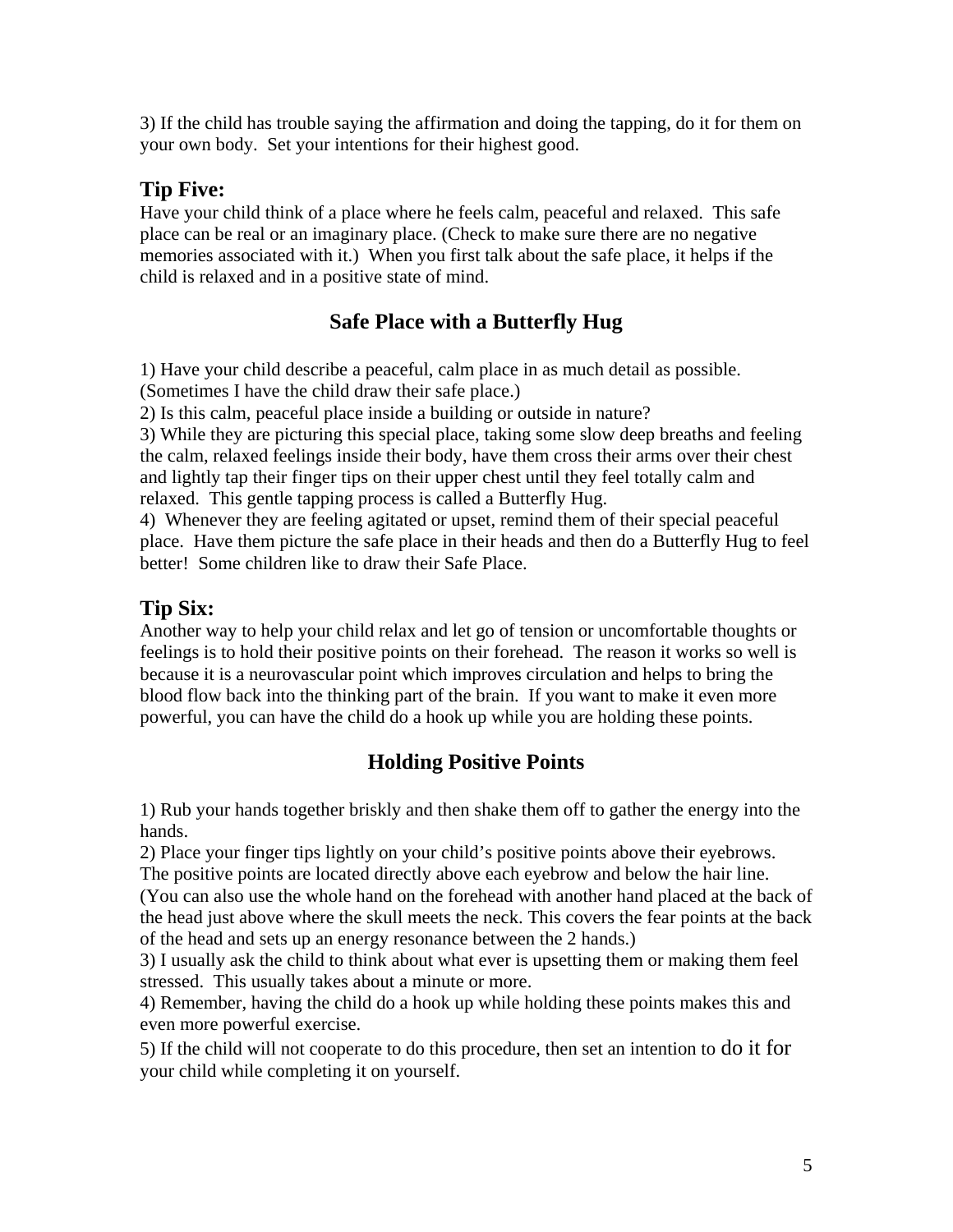#### **Tip Seven:**

Locking in the positive energy of the heart is another way to clear negative energy form the body's nervous system and increase positive loving energy.

### **Heart Lock In**

1) Tell your child that you are going to teach them how to make the loving positive feelings of their heart bigger. Explain that a "Heart Lock In" is like opening a door inside their heart to allow more sunshine and love in.

2) Have the child close their eyes and focus on their heart center while they think about something that makes them feel happy or loved. Have them place their hand on their chest when they feel those loving feelings there.

3) Now have them image that they have a key and can open up their heart to let in more light and love. Can they image their breath is going slowly in and out through the door in their heart?

4) When their loving heart energy has increased, have them think of someone they would like to send some positive loving energy to. When they are ready, they can send out a bubble of loving energy to the person they are thinking of. Can they feel the doorway of their heart open even wider as they send out positive loving energy? What color was the bubble of loving energy they sent out? Is there anyone else they would like to send loving energy to?

5) Playing happy, positive music while the child is sending out loving energy adds a nice touch. Suggest that the child may want to continue to send out loving happy energy to different people or places. It is also fun to send loving energy back and forth between the two of you throughout the day!

6) After they are finished, talk to them about what they noticed happening while they did this "Heart Lock In" activity. Usually there will be an increase in their positive, loving feelings.

# **Tip Eight:**

Whenever your child needs an energetic shift, water can provide a nice soothing effect. Whether it is a swimming pool, lake, a sink full of soapy water, a relaxing bubble bath or a sprinkler on a hot afternoon, it will provide a release of the negative energy from their body. To further enhance the release of negative energy add ¼ to ½ cup of Epsom salt to their bath water. It cleanses their aura and helps with the energetic shift. A few drops of lavender oil also adds a nice scent to the bath and calms the central nervous system.

 Making sure your child has enough water to drink is another way to help your child stay emotionally balanced. (Pop, juice & milk can't replace the body's need for water!) Water is a great stress buster and helps the brain work more efficiently.

### **Tip Nine:**

**Aromatherapy** or **Bach Flower Remedies** are another way to reprogram the body's electrical system. One Bach Flower remedy which helps a child/adult calm down is called Rescue Remedy. (This homeopathic remedy can be found at your local health food store or from a naturopath.) Simply placing 4 drops on the tongue or in a small